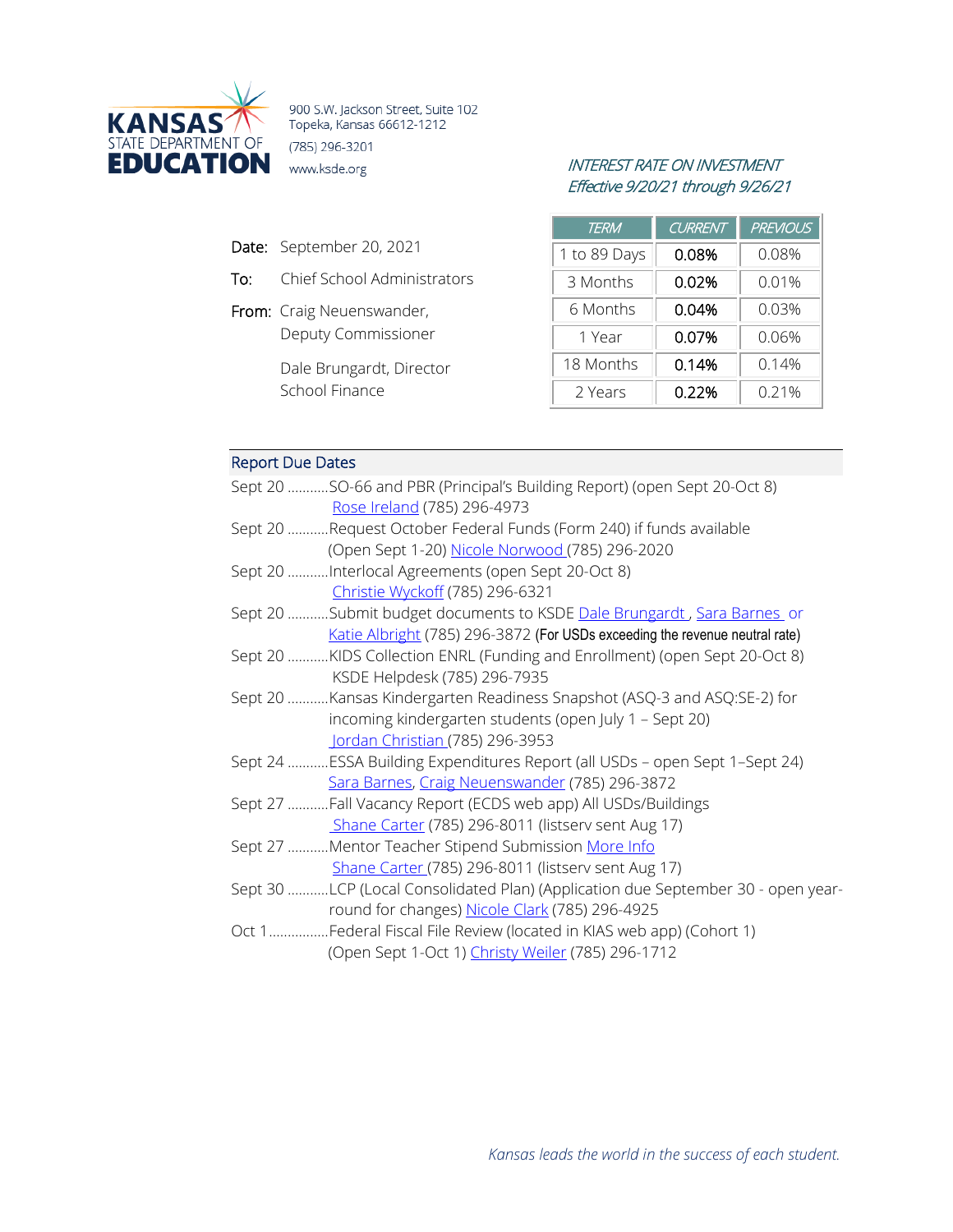## ESSA Building Expenditures web form due Friday Sept. 24, 2021

This is the second year for the ESSA Building Expenditures Report. Superintendents whose ESSA report has not been submitted will receive an email reminder today. Please submit your report by Friday, September 24.

#### WHAT IS THE ESSA BUILDING EXPENDITURES REPORT?

The Every Student Succeeds Act (ESSA) requires each State Report Card to include per-pupil Total Current Expenditures, Federal Expenditures, and State & Local Expenditures for each local education agency and each school in the State for the preceding fiscal year. The ESSA Building Expenditures web form collects this data for each regular school that was open during the 2020-21 school year, in addition to the Central Office. The web form can be accessed on the KSD[E Authentication Portal](https://apps.ksde.org/authentication/login.aspx) – select LEA Forms. Please review page 11 of the User Guide to access LEA Forms.

### GUIDANCE TO COMPLETE REPORT: [Link](https://www.ksde.org/Agency/Fiscal-and-Administrative-Services/School-Finance/Guidelines-and-Manuals)

#### - ESSA Building Expenditures Report - User Guide 2020-21

#### IF YOU HAVE QUESTIONS:

Craig Neuenswander [craign@ksde.org](mailto:craign@ksde.org) (785) 296-3872 Sara Barnes [sbarnes@ksde.org](mailto:sbarnes@ksde.org) (785) 296-4972 Rose Ireland [rireland@ksde.org](mailto:rireland@ksde.org) (785) 296-4973 Christie Wyckof[f cwyckoff@ksde.org](mailto:cwyckoff@ksde.org) (785) 296-6321

KUDOS *(You know who you are):* The ESSA Building Expenditures web application opened on September 1. To date, 62 USDs have already submitted. We sincerely appreciate each and every district (286 in all) for your time and effort to collect accurate data and ensure timely submission. After all USDs have submitted, we will begin our review process and will be reaching out to you if we have follow-up questions.

#### OPEN: Supt's Organization Report (SO66) and Principal's Building Report (PBR)

ATTN: Superintendents, Board Clerks, Principals (High, Jr.\_High, Middle, Elementary) and Curriculum Leaders

On Monday, September 20, the person that enters the KIDS data at the building or district level can *upload* ENRL data into the KIDS collection, which automatically prepopulates enrollment numbers into your Principal's Building Reports (PBR) and Superintendents Organizational Report (SO66).

To prepare your school or district's ENRL submission for approving the Principal's Building Report (PBR) and Superintendent's Organization Report (S066), we encourage to you review the following resources:

- 1. [PBR User Guide](https://www.ksde.org/Portals/0/School%20Finance/guidelines_manuals/PBR%20User%20Guide%202021-22.pdf?ver=2021-09-16-150603-410) (School Finance Guidelines and Manuals)
- 2. [S066 User Guide](https://www.ksde.org/Portals/0/School%20Finance/guidelines_manuals/S066%20User%20Guide%202021-22.pdf?ver=2021-09-16-150049-267) (School Finance Guidelines and Manuals)
- 3. [Enrollment Handbook \(](https://www.ksde.org/Portals/0/Auditing/Enrollment%20Handbook%20FY22.pdf?ver=2021-09-16-131954-043)Fiscal Auditing Audit Guides)
- 4. [KIDS Files Specifications and Submission Details Documents](https://kidsweb.ksde.org/Documents)

If data has not appeared in your reports after 9/20/21, check first with your KIDS staff, and ask these questions: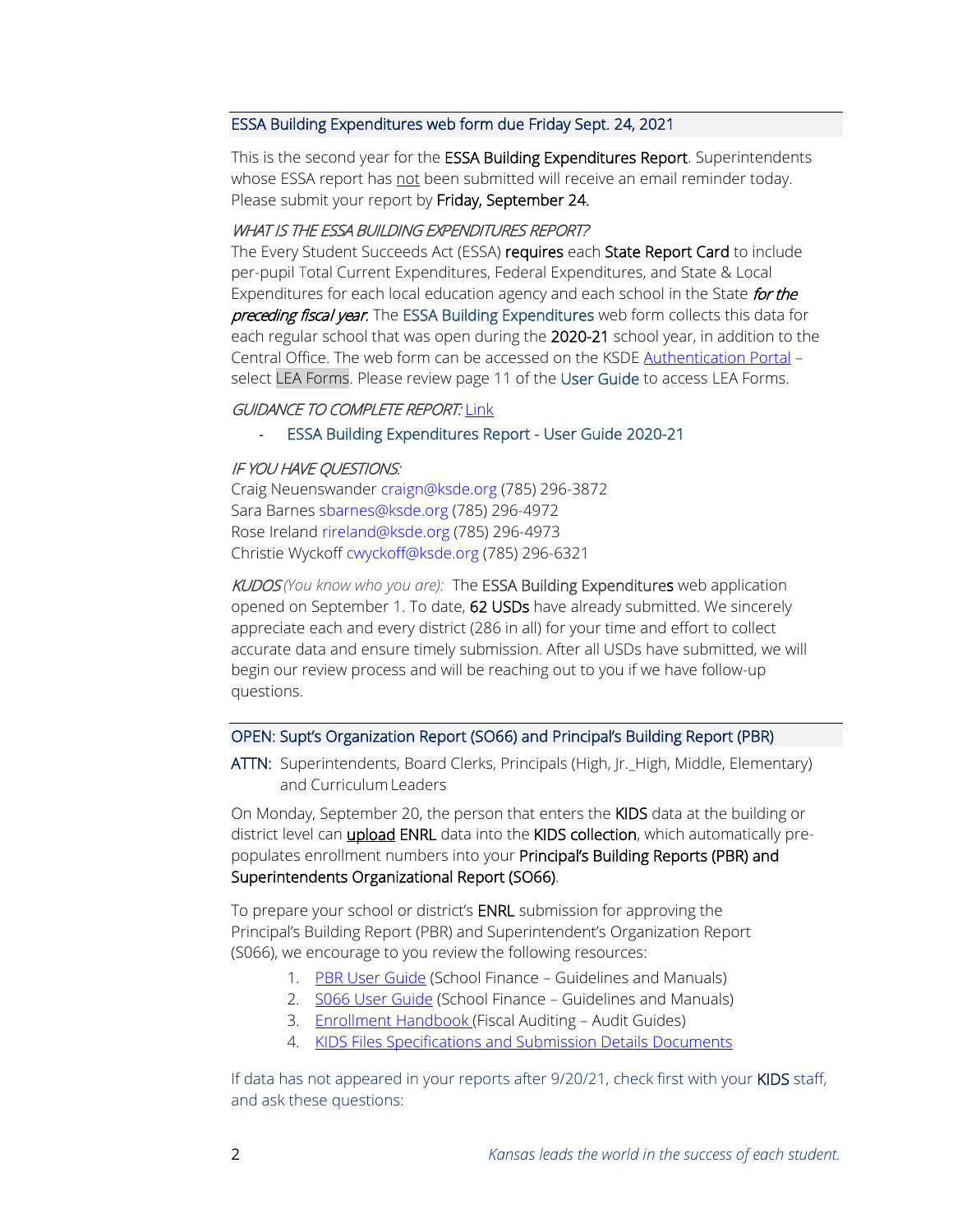- 1. Were ENRL student records uploaded with zero (0) showing in Minutes Enrolled (D25)?
- 2. Was the ASGT record uploaded, but the ENRL record was not? *A valid* ENRL *record is required to populate the reports.*
- 3. What time did the upload of **ENRL** records occur? *It takes approximately 15 minutes for data to appear in your reports.*

If you need assistance with uploading your ENRL data, contact: KSDE Help Desk at (785) 296-7935

## *Limited Remote Learning*

- Schools may provide up to 40 total hours of remote learning for any student. This could allow a school to be temporarily closed to on-site learning due to weather, gas line leaks, etc., but students may continue to attend through remote learning if it approximates the learning experience that would have taken place in the classroom. (See School Term Audit Guide, page 28). Fiscal [Auditing \(ksde.org\)](https://www.ksde.org/Agency/Fiscal-and-Administrative-Services/Fiscal-Auditing)
- No district may provide more than a total of 40 hours of remote learning for any student, unless:

1) an individual student cannot reasonably attend in person due to illness, medical condition, injury or any other extraordinary circumstance and the local school board authorized the student to temporarily attend through remote learning in excess of 40 hours or

2) due to a disaster, the state board of education authorized the school district to provide remote learning in excess of 40 hours and up to a total of 240 hours because the district could not reasonably adjust its schedule to comply with state law.

• Frequently Asked Questions: FAQs - Limiting Remote Learning 2021-22.pdf [\(ksde.org\)](https://www.ksde.org/Portals/0/Auditing/FAQs%20-%20Limiting%20Remote%20Learning%202021-22.pdf?ver=2021-08-27-101227-117)

NEW: Certified/Personnel Report: The district will need to report the total number of personnel who have received the yearly Structured Literacy (SL) Dyslexia Training. This information has been requested by the Legislative [Task Force on Dyslexia](http://www.kslegislature.org/li/b2021_22/committees/ctte_tf_dyslexia_1/) and will be used to address the need and mandate for accountability, and may be published on the Kansas Report Card beginning December 2022.

Refer questions on Certified Personnel to Rose Ireland at [rireland@ksde.org](mailto:rireland@ksde.org) or 785-296-4973.

Refer questions regarding Structured Literacy Training to Joann McRell at [jmcrell@ksde.org](mailto:jmcrell@ksde.org) or 785-296-2144.

NEW: Virtual: Unless the district is working with a service center, all virtual programs are required to change over to a virtual school, which will require all state reporting. This change is due to accreditation and accountability. When uploading ENRL records for virtual students, they should be reported in their approved virtual school for Funding (D15), Attendance (D16) and Accountability (D2) based on the approved grades found